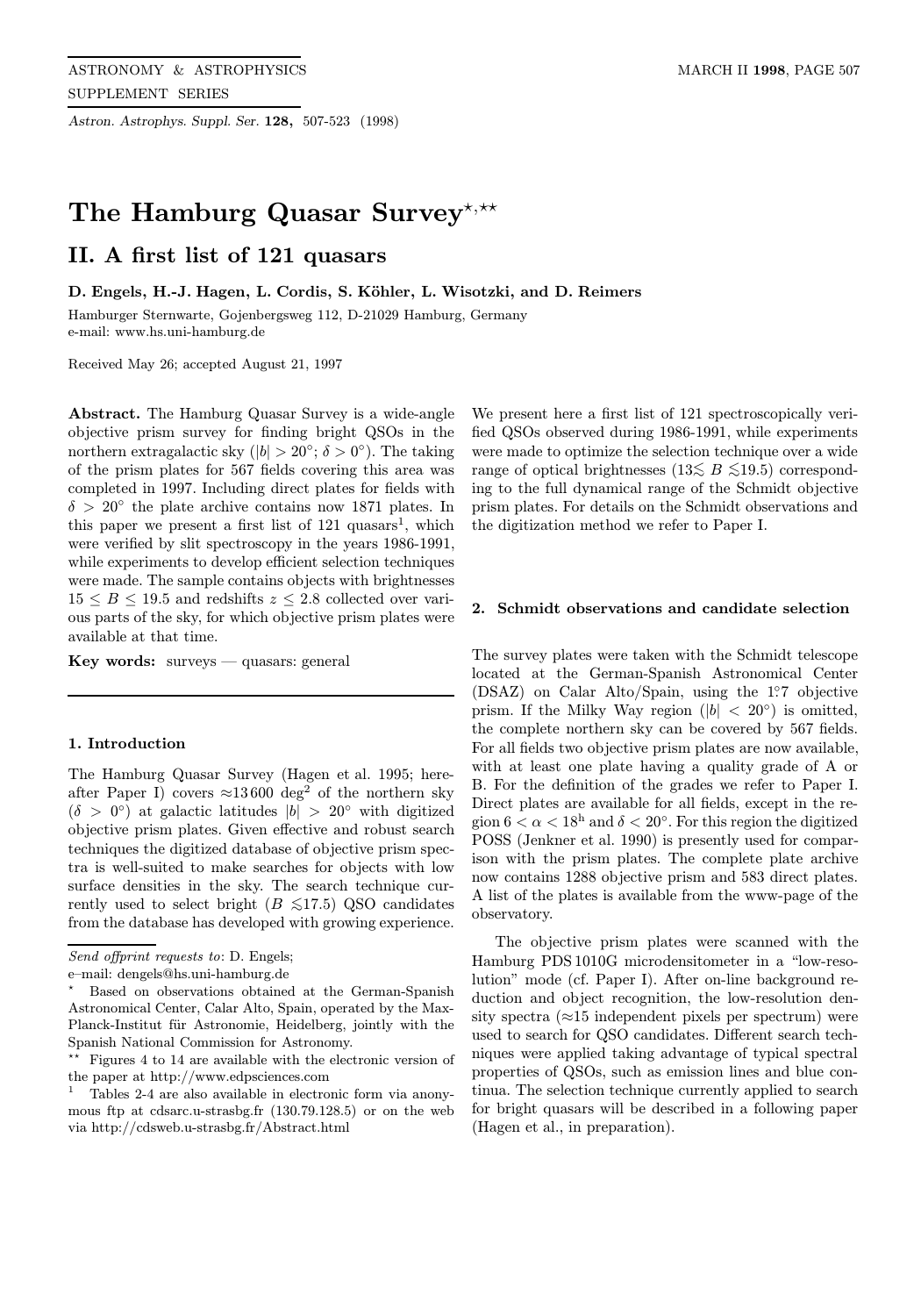## 3. Follow-up spectroscopy of QSO candidates

Follow-up spectroscopy of QSO candidates were carried out in several observing runs between 1986 and 1991 with the 3.5 m and 2.2 m telescopes at Calar Alto, Spain (Table 1), partially as backup programs for times of poor weather. Non-photometric weather conditions affected however all observing epochs. As the development of the search techniques used only few fields, and the behaviour of the techniques was studied with emphasis on faint density spectra, most of the candidates observed had brightnesses close to the limit of the plates, e.g. 17.5  $\lesssim$  B  $\lesssim$ 19.0. About half of the candidates were observed in only two fields located in the  $\delta = 45 - 50^{\circ}$  strip centered at  $\alpha = 9^{\rm h}53^{\rm m}$  and  $12^{\text{h}}42^{\text{m}}$  (Epoch 2000). In these fields plates of excellent quality were obtained and they were selected therefore as primary test fields.

Most spectra were obtained with the Boller & Chivens-Cassegrain spectrographs equipped with an RCA CCD  $(624\times1024$  pixels with 15  $\mu$ m pixel size) at a dispersion of  $240 \text{\AA}/\text{mm}$ , covering a spectral range from 3800 to 6800– 7200Å. On one single occasion  $(HS 0843+2533)$  only the red spectral region beyond 6300 Å was observed. The CCD was read out in binned mode  $(2 \times 2$  pixel), and the final resolution was  $\approx$ 15 Å. In 1987, February a Reticon covering the wavelength range from  $3800$  to  $6100\text{\AA}$  was used instead of the CCD detector. During two epochs the focal reducer with grisms and the RCA CCD was used, giving dispersions between 212 and 905 Å/mm, and resolutions of  $10 - 50 \text{ Å}$ . The spectral coverage was  $3900 - 8100 \text{ Å}$ . Exposure times were mostly 15 minutes but ranged from 10 to 45 minutes.

Table 1. Observing epochs. "Sp." denotes the spectrograph used and "Disp." the dispersion achieved. "CS" is the Cassegrain Spectrograph and "FR" the Focal Reducer

| Epoch                 |      | Tel.             | Sp. | Disp.<br>$[\text{\AA}\,\text{mm}^{-1}]$ |
|-----------------------|------|------------------|-----|-----------------------------------------|
| Nov. $29 - Dec.1$     | 1986 | $3.5 \text{ m}$  | CS  | 240                                     |
| Feb. $5 -$ Feb. $8$   | 1987 | $3.5 \text{ m}$  | CS  | 240                                     |
| May $26 -$ May 29     | 1987 | $3.5 \text{ m}$  | CS  | 240                                     |
| Jan. 8 – Jan. 12      | 1988 | $3.5 \text{ m}$  | CS  | 240                                     |
| Jun. 6 – Jun. 11      | 1988 | $3.5 \text{ m}$  | CS  | 240                                     |
| Jan. $9-14$ , $19-22$ | 1989 | $3.5 \text{ m}$  | CS  | 240                                     |
| Jun. 13 – Jun. 19     | 1989 | $2.2~\mathrm{m}$ | CS  | 240                                     |
| Dec. $13 - Dec. 21$   | 1989 | $3.5 \text{ m}$  | CS  | 240                                     |
| Jan. 19 – Jan. 25     | 1990 | $2.2~\mathrm{m}$ | CS  | 240                                     |
| Jun. 21 – Jun. 24     | 1990 | $3.5 \text{ m}$  | FR. | 290                                     |
| Jul. 23 – Jul. 30     | 1990 | $2.2~\mathrm{m}$ | CS  | 240                                     |
| Oct. $16 - Oct. 23$   | 1990 | $2.2~\mathrm{m}$ | CS  | 240                                     |
| Jun. 26 – Jul. 2      | 1991 | 3.5 m            | FR. | 212/905                                 |

The data reduction was carried out in Hamburg using the program package MIDAS. After standard bias- and flatfield-corrections the contribution of the night-sky was determined by fitting third order polynomials perpendicular to the dispersion for each pixel row in two windows outside the object spectrum. Cosmic ray hits were removed by median-filtering the rows, and the spectrum was extracted using an algorithm similar to the one described by Horne (1986). Wavelength scales were assigned by a linear fit to identified emission-lines in He-Ar comparison spectra. The flux calibration was done using observations of Feige 34, EG 247, BD+28◦4211, HZ44 (Massey et al. 1988) and WD1736 (Greenstein 1984). For spectra taken during non-photometric weather conditions the flux calibration may have errors up to 40%. Corrections for atmospheric extinction or galactic reddening were not applied.

#### 4. Results

The quasars confirmed by follow-up spectroscopy are listed in Tables 2 to 4, and their spectra are shown in the Appendix. The coordinates given in the table were determined on the digitized direct plates and are accurate to within  $\pm 2^{\prime\prime}$ . To avoid the publications of finding charts we verified that the application of these coordinates to The Digitized Sky Survey<sup>2</sup> leads to an unambiguous identification of the object. In a few cases slight adjustments of the coordinates were made to remove ambiguities. The redshifts were usually determined from two or more emission lines. In cases, in which only one emission line is seen in the spectrum, identification with Mg II was assumed. Only for HS 0843+2533 the line displayed is identified as H $\alpha$ . The B-magnitudes were obtained from the objective prism plates as described in Paper I and have an accuracy of  $\pm 0.5$  mag. New quasars reported here were already used for follow-up studies by Bade et al. (1995), Jaunsen et al. (1995), and Molthagen et al. (1997). Coordinates and magnitudes of HQS quasars in the two first papers were updated in this paper. HS 2250+1926 was previously identified as quasar by Wills & Wills (1979), but no redshift was given. Other objects were independently discovered by Stocke et al. (1991) (0840+2630, 1818+6740), Amirkhanyan (1993) (0404+0629), Schneider et al. (1994) (0955+4753), Moran et al. (1996) (0655+6940), and Wei et al. (1996) (0041+0117, 1706+6901), quoting similar redshifts and brightnesses.

The sample contains four QSOs with broad absorption lines. The most remarkable is HS 0944+4836, in which three absorption lines dominate the spectrum (Fig. 1). The lines correspond to the ions Al III, C IV, and Si IV at a redshift of  $z = 1.75 \pm 0.01$ . We identify therefore the single weak emission at  $5360\text{\AA}$  as CIII] giving a redshift  $z = 1.81$  for the QSO.

<sup>2</sup> The Digitized Sky Survey, 1994, CD-ROM Version, Space Telescope Science Institute.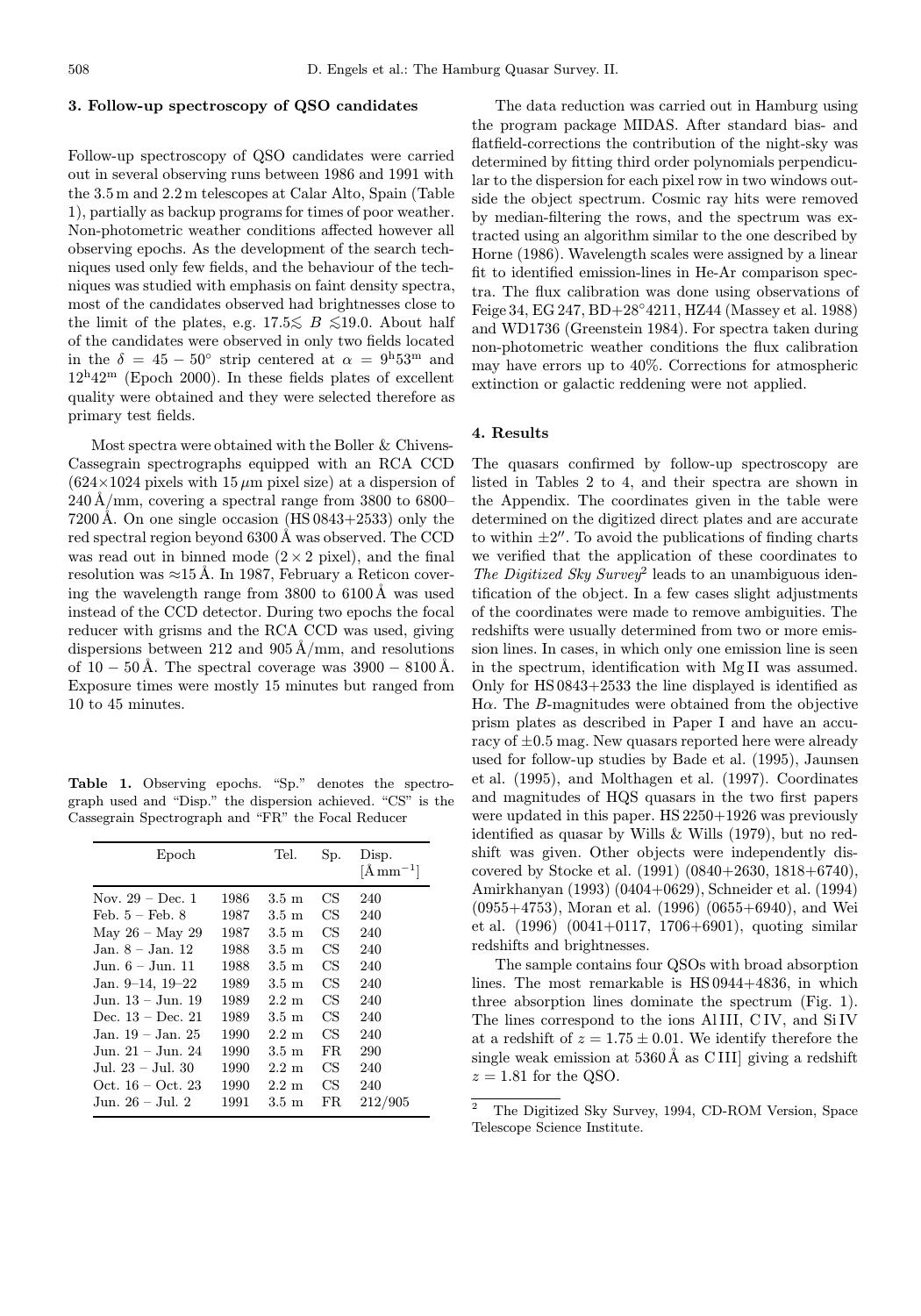

Fig. 1. BAL Quasar HS 0944+4836. The redshift of the absorption line system is  $z = 1.75 \pm 0.01$ . The emission line redwards of the Al III line is therefore C III] giving a redshift of  $z = 1.81$ for the quasar



Fig. 2. Hubble diagram for the quasars in Tables 2 to 4. The dividing line separates QSOs (upper part) from Seyfert 1 Galaxies at  $M_B = -23$  ( $H_0 = 50$  km s<sup>-1</sup>/Mpc and  $q_0 = 0$ )

In Fig. 2 we show a Hubble diagram of the sample displaying its brightness and redshift range. The majority of the objects have brightnesses close to the plate limits so that the maximum of the brightness distribution is in the range 17.5< B <19.0. Less than 15% have  $M_B \leq -23$ and should be classified as Seyfert 1 galaxies. The redshift distribution (cf. Fig. 3) is almost flat between  $z = 0.2$ and 2.2 and is decreasing gradually at larger redshift. For comparison the redshift distribution of the homogeneously selected quasar sample of the Large Bright Quasar Survey (Hewett et al. 1995) is overplotted in Fig. 3. Both distributions are grossly similar except for two peaks in the redshift distribution of our sample at redshifts of ≈0.3 and  $\approx$ 2.1. They are due to the presence of emission lines (here Mg II and Ly $\alpha$ ) in the blue part of the objective prism spectra at these redshifts and the preferred selection of very blue prism spectra for the follow-up observations.

Acknowledgements. The Hamburg Quasar Survey is a continuing effort requiring the collaboration of many people. We are indebted to N. Bade, V. Beckmann, N. Christlieb,



Fig. 3. Redshift distribution of the quasar sample (solid). Shown is also the redshift distribution of 1055 quasars with  $z > 0.2$  of the Large Bright Quasar Survey (dotted) normalized to the number of objects of the present sample

D. Groote, P. Halilhodzic, M. Ikonomou, H.-J. von Laar, S. Lopez, K. Lorenzen, K. Molthagen, D. Nagel, P. Nass, U. Sperhake, J. Studt, C. Vanelle and M. Wrigge for their help with taking the Schmidt plates. T. Köhler and F. Toussaint participated in the follow-up observations. We like to thank D. Heymen, D. Kühl, and M. Müller for scanning the plates, for technical help and for taking care of the plate archive. P. Véron has pointed out several QSO, which were found independently by other authors.

This research has made use of the NASA/IPAC extragalactic database (NED) which is operated by the Jet Propulsion Laboratory, Caltech, under contract with the NASA (U.S.A.). We like to acknowledge the generous support of the Deutsche Forschungsgemeinschaft through grants Re 353/11-1,2,3 and Re 353/22-1,2,3.

## References

- Amirkhanyan V.R., Vlasyuk V.V., Spiridonova O.I., 1993, Astron. Rep. 37, 466
- Bade N., Fink H.H., Engels D., et al., 1995, A&AS 110, 469
- Greenstein J.L., 1984, ApJ 276, 602
- Hagen H.-J., Groote D., Engels D., Reimers D., 1995, A&AS 111, 195 (Paper I)
- Horne K., 1986, PASP 98, 609
- Hewett P.C., Foltz C.B., Chaffee F.H., 1995, AJ 109, 1498
- Jaunsen J.A., Jablonski M., Pettersen B.R., Stabell R., 1995, A&A 300, 323
- Jenkner H., Lasker B.M., Sturch C.R., McLean B.J., Shara M.M., Russell J.L., 1990, AJ 99, 2082
- Massey P., Strobel K., Barnes J., Anderson E., 1988, ApJ 328, 315
- Molthagen K., Wendker H.J., Briel U., 1997, A&A (in press)
- Moran E.C., Helfand D.J., Becker R.H., White R.L., 1996, ApJ 461, 127
- Schneider D.P., Schmidt M., Gunn J.E., 1994, AJ 107, 1245
- Stocke J.T., Morris S.L., Gioia I.M., et al., 1991, ApJS 76, 813
- Wei J., Wu Z., Hu J., Li Q., 1996, Chin. A&A 20, 132
- Wills B.J., Wills D., 1979, ApJS 41, 689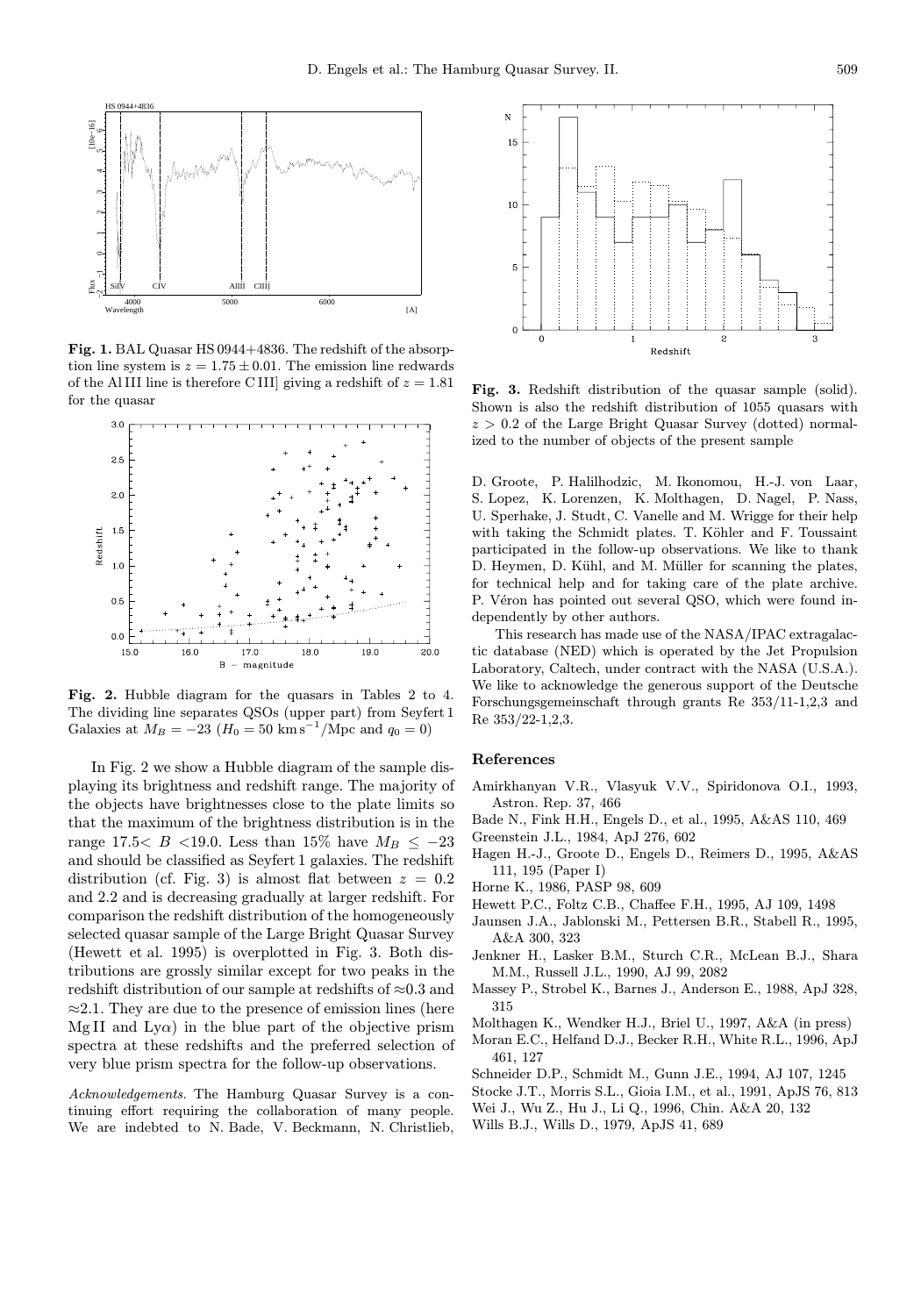Table 2. New QSOs from the Hamburg quasar survey

| Object                           | Coordinates $(1950.0)$   |                      | $\boldsymbol{z}$ | Obs. Date            | В            | Comments  |
|----------------------------------|--------------------------|----------------------|------------------|----------------------|--------------|-----------|
| $HS 0041 + 0117$                 | 00 41 30.9               | 01 17 18             | 0.428            | 90/01/23             | 16.5         |           |
| HS 0043+0339                     | 00 43 04.3               | 03 39 41             | 0.291            | 89/12/20             | 18.4         |           |
| $HS 0131 + 0832$                 | 01 31 57.6               | 08 32 32             | 2.407            | 87/02/07             | 18.0         |           |
| $HS$ 0135+0908                   | 01 35 13.1               | 09 08 02             | 0.659            | 88/01/08             | 18.7         | MgII      |
| $HS$ 0138+0802                   | $01\ 38\ 01.3$           | 08 02 14             | 1.171            | 88/01/10             | 18.3         |           |
| $HS$ 0202+1848                   | 02 02 42.0               | 18 48 11             | 2.703            | 89/12/14             | 18.6         |           |
| $HS 0211 + 1858$                 | 02 11 43.3               | 18 58 40             | 2.471            | 89/12/15             | 19.2         |           |
| HS 0219+0309                     | $02$ 19 56.8             | 03 09 06             | 1.021            | 89/12/20             | 16.7         |           |
| $HS$ 0227+0558                   | 02 27 42.1               | 05 58 29             | 2.050            | 89/01/13             | 18.0         |           |
| $HS 0239 + 0732$                 | 02 39 34.7               | 07 32 09             | 0.450            | 89/01/21             | 17.3         |           |
| $HS 0240 + 0840$                 | 02 40 58.3               | 08 40 06             | 1.070            | 89/01/21             | 17.8         |           |
| $HS$ 0328+0528                   | $03\ 28\ 13.3$           | 05 28 15             | 0.046            | 89/01/09             | 16.7         |           |
| HS 0338+0443                     | 03 38 35.9               | 04 43 50             | 0.084            | 89/12/13             | 16.7         |           |
| HS 0404+0629                     | 04 04 57.3               | 06 29 56             | 0.346            | 89/12/17             | 16.7         |           |
| $HS 0621 + 6738$                 | 06 21 38.5               | 67 38 37             | 1.588            | 88/01/08             | 18.1         |           |
| $HS 0626 + 6745$                 | 06 26 55.3               | 67 45 52             | 0.225            | 88/01/09             | 17.9         |           |
| HS 0655+6940                     | 06 55 38.7               | 69 40 41             | 1.967            | 89/12/15             | 17.7         |           |
| $HS 0701 + 6405$                 | 07 01 30.3               | 64 05 45             | 1.921            | 89/12/17             | 18.3         |           |
| $HS 0704 + 6335$                 | 07 04 46.2               | 63 35 30             | 1.194            | 89/12/15             | 16.8         |           |
| HS 0710+6024                     | 07 10 23.4               | 60 24 41             | 1.773            | 89/12/14             | 17.5         |           |
| $HS 0727 + 6342$                 | 07 27 46.2               | 63 42 18             | 2.371            | 89/12/14             | 18.3         |           |
| $HS 0727 + 6205$                 | 07 27 48.7               | 62 05 27             | 0.325            | 89/12/14             | 15.6         |           |
| $HS 0734 + 6226$                 | 07 34 13.0               | 62 26 58             | 1.076            | 89/12/19             | 18.1         |           |
| $HS 0740 + 3222$                 | 07 40 22.1               | 32 22 19             | 1.531            | 87/02/07             | 18.1         |           |
| $HS 0743 + 6059$                 | 07 43 24.9               | 60 59 25             | 0.277            | 89/12/20             | 18.4         |           |
| $HS 0751 + 6107$                 | 07 51 58.9               | 61 07 47             | 2.607            | 89/12/13             | 18.0         |           |
| $HS 0804 + 6218$                 | 08 04 01.7               | 62 18 26             | 1.135            | 89/12/19             | 17.8         |           |
| HS 0806+6212                     | 08 06 34.4               | 62 12 10             | 0.173            | 89/12/15             | 16.5         |           |
| $HS$ 0839+2858                   | 08 39 29.3               | 28 58 11             | 1.343            | 89/12/20             | 18.2         |           |
| $HS 0840 + 2630$                 | 08 40 50.8               | 26 30 03             | 0.258            | 89/12/19             | 17.6         |           |
| $HS 0843 + 2734$                 | 08 43 33.1<br>08 43 56.5 | 27 34 44             | 2.028            | 89/12/20             | 18.3         | $H\alpha$ |
| $HS 0843 + 2533$<br>HS 0844+2642 | 08 44 56.9               | 25 33 15<br>26 42 53 | 0.057<br>0.282   | 90/01/22<br>89/12/19 | 16.2<br>17.8 |           |
| $HS 0845 + 2757$                 | 08 45 22.2               | 27 57 00             | 0.667            | 89/12/19             | 17.9         |           |
| $HS 0852 + 2729$                 | 08 52 51.8               | 27 29 54             | 0.303            | 89/12/19             | 18.0         |           |
| $HS$ 0856+2757                   | 08 56 47.5               | 27 57 17             | 0.244            | 89/12/19             | 17.6         |           |
| HS 0936+4606                     | 09 36 55.9               | 46 06 29             | 0.834            | 87/02/05             | 18.0         | MgII      |
| $HS 0940 + 4820$                 | 09 40 48.3               | 48 20 34             | 0.393            | 89/01/22             | 18.2         |           |
| HS 0940+4806                     | 09 40 55.2               | 48 06 34             | 2.243            | 89/01/21             | 19.4         |           |
| HS 0942+4622                     | 09 42 44.1               | 46 22 49             | 1.447            | 89/01/12             | 18.5         |           |
| $HS 0942 + 5008$                 | 09 42 49.1               | 50 08 05             | 0.756            | 89/12/21             | 17.5         | MgII      |
| $HS 0942 + 4646$                 | 09 42 56.8               | 46 46 50             | 0.993            | 89/01/12             | 19.5         | MgII      |
| HS 0943+4725                     | 09 43 07.1               | 47 25 24             | 0.233            | 89/01/12             | 17.8         |           |
| HS 0943+4849                     | 09 43 20.7               | 48 49 03             | 1.308            | 89/01/12             | 19.0         |           |
| HS 0944+4836                     | 09 44 09.5               | 48 36 10             | 1.81             | 89/12/20             | 18.3         | BAL, CIII |
| HS 0944+4725                     | 09 44 31.5               | 47 25 12             | 0.703            | 89/01/01             | 18.1         | MgII      |
| $HS 0945 + 4630$                 | 09 45 36.1               | 46 30 29             | 1.001            | 89/02/08             | 18.9         |           |
| HS 0945+4646                     | 09 45 55.0               | 46 46 14             | 1.908            | 89/01/09             | 18.7         |           |
| HS 0946+4845                     | 09 46 45.6               | 48 45 31             | 0.590            | 88/01/13             | 16.8         | MgII      |
| HS 0947+4904                     | 09 47 49.7               | 49 04 34             | 0.604            | 89/01/11             | 19.2         | MgII      |
| HS 0948+4631                     | 09 48 14.6               | 46 31 54             | 1.771            | 89/01/12             | 18.2         |           |
| HS 0948+4735                     | 09 48 44.7               | 47 35 10             | 1.594            | 88/01/08             | 18.5         |           |
| HS 0951+4642                     | 09 51 01.3               | 46 42 17             | 0.997            | 89/01/09             | 18.3         | MgII      |
| $HS 0952 + 5015$                 | 09 52 36.7               | 50 15 46             | 2.107            | 89/12/21             | 18.4         |           |
| HS 0954+4643                     | 09 54 23.1               | 46 43 44             | 1.277            | 89/01/11             | 19.0         |           |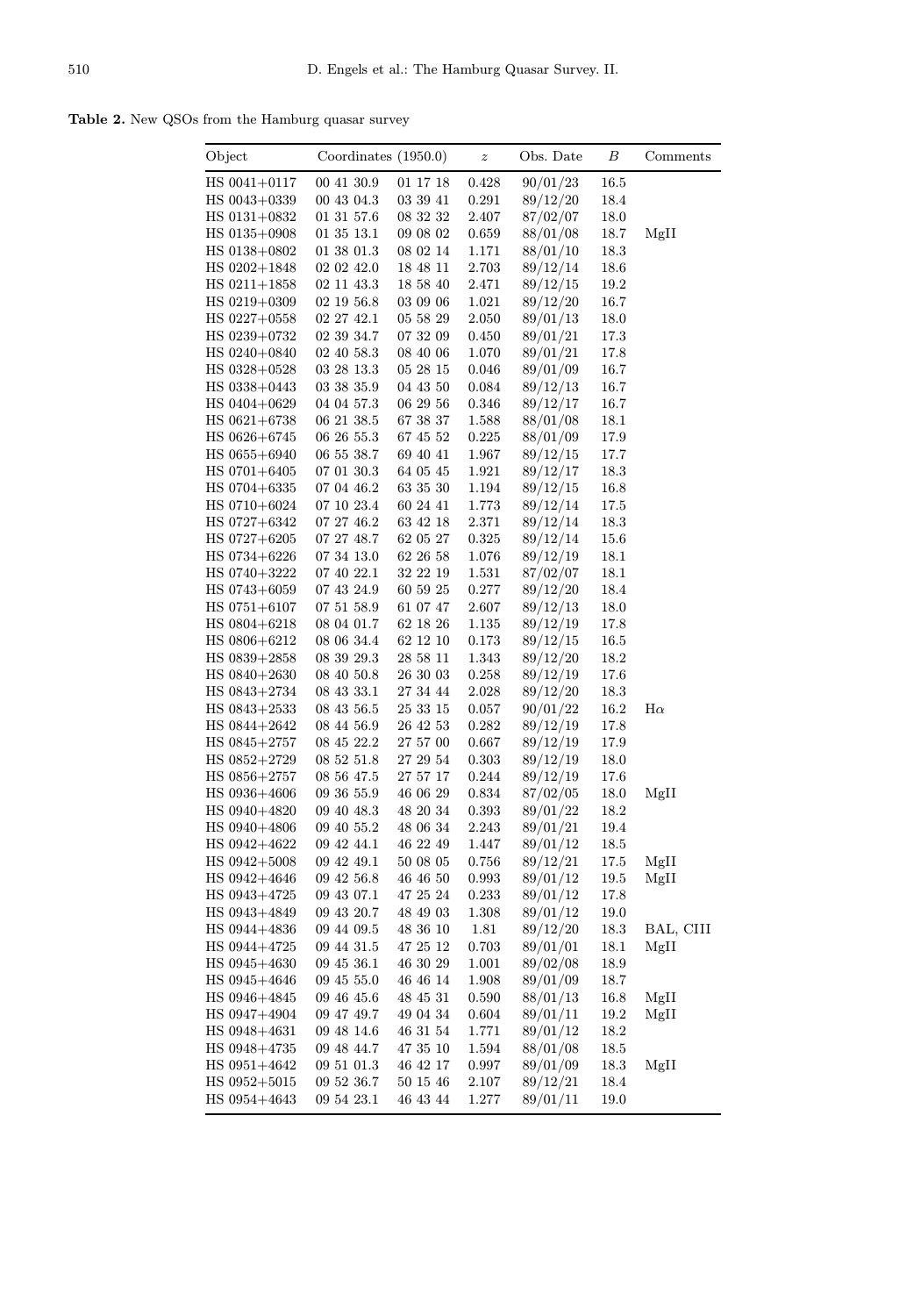Table 3. New QSOs from the Hamburg quasar survey

| Object         | Coordinates $(1950.0)$ |              | $\boldsymbol{z}$ | Obs. Date | В    | Comments |
|----------------|------------------------|--------------|------------------|-----------|------|----------|
| HS 0954+4815   | 09 54 26.2             | 48 15 41     | 0.829            | 89/01/09  | 18.6 | MgII     |
| HS 0955+4823   | 09 55 04.8             | 48 23 29     | 1.680            | 89/01/10  | 19.1 |          |
| $HS$ 0955+4753 | 09 55 22.0             | 47 53 16     | 0.418            | 89/01/10  | 18.4 |          |
| HS 0955+4837   | 09 55 27.6             | 48 37 28     | 2.037            | 89/01/11  | 19.1 |          |
| HS 0955+4704   | 09 55 41.8             | 47 04 50     | 1.161            | 88/01/09  | 18.1 |          |
| HS 0956+4648   | 09 56 16.7             | 46 48 57     | 1.299            | 89/01/12  | 19.3 |          |
| HS 0956+4819   | 09 56 27.5             | 48 19 03     | 0.400            | 89/01/12  | 18.7 |          |
| HS 0957+4844   | 09 57 00.6             | 48 44 21     | 0.785            | 89/01/12  | 18.7 | MgII     |
| HS 0958+4716   | 09 58 04.4             | 47 16 59     | 2.165            | 89/01/13  | 18.2 |          |
| HS 0959+4944   | 09 59 00.9             | 49 44 04     | 0.403            | 87/02/07  | 18.4 |          |
| HS 1001+4840   | 10 01 03.0             | 48 40 40     | 0.562            | 89/12/21  | 18.3 |          |
| HS 1001+4940   | 10 01 49.5             | 49 40 16     | 2.025            | 89/01/21  | 18.8 |          |
| HS 1002+4820   | 10 02 05.9             | 48 20 09     | 2.370            | 89/01/21  | 17.9 |          |
| HS 1003+4733   | 10 03 25.0             | $47\ 33\ 45$ | 0.981            | 87/02/08  | 18.3 |          |
| HS $1004+4515$ | 10 04 31.4             | 45 15 31     | 1.288            | 89/01/21  | 17.9 |          |
| HS $1004+4543$ | 10 04 49.4             | 45 43 06     | 1.657            | 87/02/07  | 18.5 |          |
| HS 1227+4641   | 12 27 13.5             | 46 41 05     | 2.154            | 88/06/10  | 18.4 |          |
| HS 1227+4537   | 12 27 55.3             | 45 37 23     | 2.101            | 88/06/11  | 18.8 |          |
| HS 1228+4654   | 12 28 24.5             | 46 54 10     | 1.516            | 88/06/08  | 18.6 |          |
| HS 1229+4807   | 12 29 14.1             | 48 07 26     | 1.373            | 88/06/11  | 18.4 |          |
| HS 1230+4741   | 12 30 38.1             | 47 41 28     | 1.529            | 88/06/11  | 19.1 |          |
| HS 1231+4528   | 12 31 01.7             | $45\ 28\ 56$ | 1.958            | 88/06/08  | 17.4 |          |
| HS 1231+4814   | 12 31 11.8             | 48 14 32     | 0.380            | 88/06/10  | 17.5 |          |
| HS 1232+4811   | 123201.9               | 48 11 27     | 1.916            | 88/06/10  | 18.7 |          |
| HS 1232+3410   | 12 32 11.5             | 34 10 19     | 0.526            | 87/02/06  | 17.5 | MgII     |
| HS 1232+4659   | 12 32 42.1             | 46 59 15     | 1.860            | 88/06/08  | 18.5 |          |
| HS 1232+4645   | 12 32 51.3             | 46 45 35     | 2.215            | 87/05/28  | 18.6 | BAL      |
| HS 1234+4550   | 12 34 28.1             | 45 50 05     | 2.552            | 88/06/07  | 18.4 | BAL      |
| HS 1234+4616   | $12\ 34\ 37.0$         | 46 16 48     | 1.647            | 88/06/07  | 18.5 | BAL      |
| HS 1235+4919   | 12 35 37.4             | 49 19 27     | 2.179            | 88/06/08  | 18.9 |          |
| HS 1237+4756   | 12 37 45.4             | 47 56 31     | $1.554\,$        | 88/06/10  | 18.6 |          |
| HS 1239+4633   | 12 39 16.9             | 46 33 43     | $2.752\,$        | 88/06/06  | 18.9 |          |
| HS 1240+4706   | 12 40 07.8             | 47 06 58     | 2.100            | 88/06/11  | 19.6 |          |
| HS 1242+4920   | 12 42 28.8             | 49 20 55     | 1.977            | 88/06/06  | 18.7 |          |
| HS 1242+4925   | 12 42 32.0             | 49 25 24     | 1.389            | 88/06/06  | 19.1 |          |
| HS 1242+3412   | $12\ 42\ 46.1$         | 34 12 33     | 0.717            | 87/02/06  | 16.6 |          |
| HS 1244+4750   | 12 44 24.0             | 47 50 20     | 0.627            | 88/06/08  | 18.9 | MgII     |
| $HS$ 1245+4605 | 12 45 26.8             | 46 05 34     | 0.143            | 88/06/07  | 17.6 |          |
| HS $1248+4712$ | 12 48 46.2             | 47 12 28     | 1.334            | 88/06/10  | 17.4 |          |
| $HS$ 1249+4518 | 12 49 04.3             | 45 18 22     | 2.171            | 87/05/28  | 18.7 |          |
| HS 1250+4521   | 12 50 53.7             | 45 21 30     | 2.238            | 88/06/11  | 19.0 |          |
| HS 1251+4825   | 12 51 58.9             | 48 25 06     | 0.503            | 87/05/26  | 17.3 |          |
| HS 1616+6445   | 16 16 31.7             | $64\ 45\ 56$ | 0.171            | 91/07/01  | 17.0 |          |
| HS 1623+7313   | 16 23 04.3             | 73 13 07     | 0.621            | 90/07/28  | 17.8 |          |
| HS 1638+6121   | 16 38 46.8             | 61 21 53     | 0.456            | 88/06/11  | 18.7 |          |
| $HS$ 1703+5350 | 17 03 01.5             | 53 50 58     | 2.367            | 91/06/27  | 17.4 |          |
| HS 1706+6901   | 17 06 17.4             | 69 01 29     | 0.449            | 89/06/15  | 15.9 |          |
| HS 1707+6145   | 17 07 47.0             | 61 45 52     | 1.348            | 91/06/28  | 17.8 |          |
| $HS$ 1709+6027 | 17 09 51.4             | 60 27 23     | 1.537            | 88/06/06  | 17.9 |          |
| HS 1714+6445   | 17 14 26.7             | 64 45 13     | 0.286            | 89/06/15  | 17.4 |          |
| $HS$ 1714+5351 | 17 14 41.6             | 53 51 27     | 1.711            | 91/06/27  | 17.3 |          |
| HS 1723+6550   | 17 23 07.2             | 65 50 26     | 1.443            | 88/06/11  | 17.6 |          |
| HS 1728+6049   | 17 28 36.1             | 60 49 07     | 1.638            | 91/06/28  | 17.8 |          |
| HS $1803+7517$ | 18 03 09.4             | 75 17 57     | 1.083            | 91/07/01  | 16.4 | MgII     |
| $HS$ 1803+5425 | 18 03 37.0             | 54 25 23     | 1.448            | 89/06/15  | 16.7 |          |
|                |                        |              |                  |           |      |          |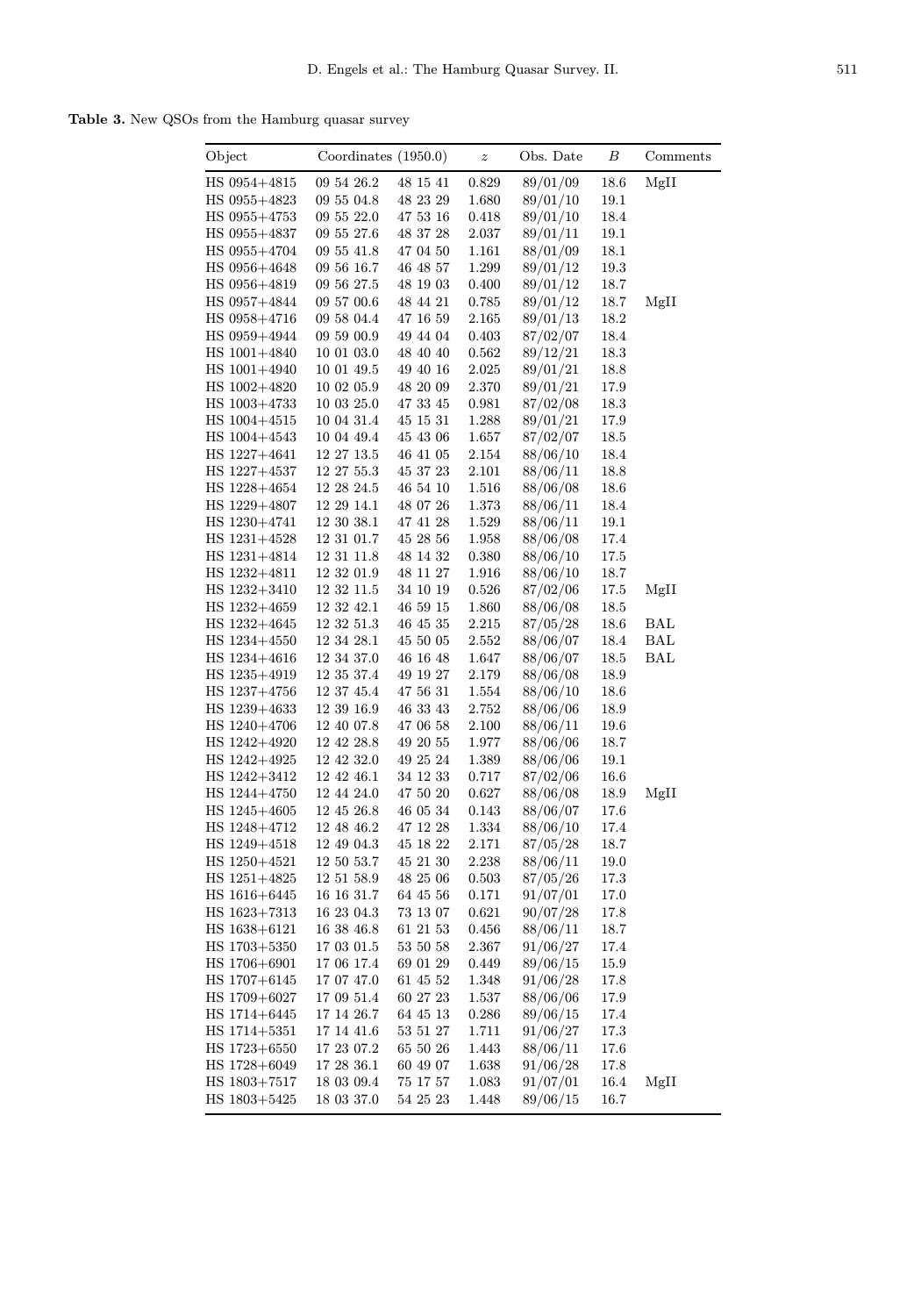Table 4. New QSOs from the Hamburg quasar survey

| Object         | Coordinates $(1950.0)$ |          | $\boldsymbol{z}$ | Obs. Date | B    | Comments |
|----------------|------------------------|----------|------------------|-----------|------|----------|
| HS $1811+5400$ | 18 11 24.6             | 54 00 16 | 0.886            | 90/06/23  | 16.6 | MgII     |
| HS 1817+5342   | 18 17 07.3             | 53 42 29 | 0.080            | 91/06/30  | 15.2 |          |
| HS 1818+6740   | 18 18 37.1             | 67 40 04 | 0.314            | 88/06/06  | 16.5 |          |
| HS 1824+6507   | 18 24 35.9             | 65 07 37 | 0.303            | 88/06/11  | 17.0 |          |
| HS $1831+5338$ | 18 31 45.7             | 53 38 01 | 0.039            | 90/06/23  | 15.9 |          |
| HS $1848+6705$ | 18 48 26.3             | 67 05 07 | 2.022            | 88/06/06  | 17.5 |          |
| HS 1859+6909   | 18 59 37.1             | 69 09 54 | 0.298            | 90/07/27  | 16.2 |          |
| HS 2130+0839   | 21 30 59.4             | 08 39 45 | 0.947            | 91/06/30  | 17.8 | MgII     |
| HS 2247+1044   | 22 47 09.5             | 10 44 35 | 0.083            | 90/10/23  | 15.8 |          |
| HS 2250+1926   | 22 50 40.5             | 19 26 36 | 0.284            | 89/12/14  | 17.8 |          |
| HS 2348+0438   | 23 48 16.8             | 04 38 25 | 2.593            | 89/12/15  | 17.6 |          |

# Appendix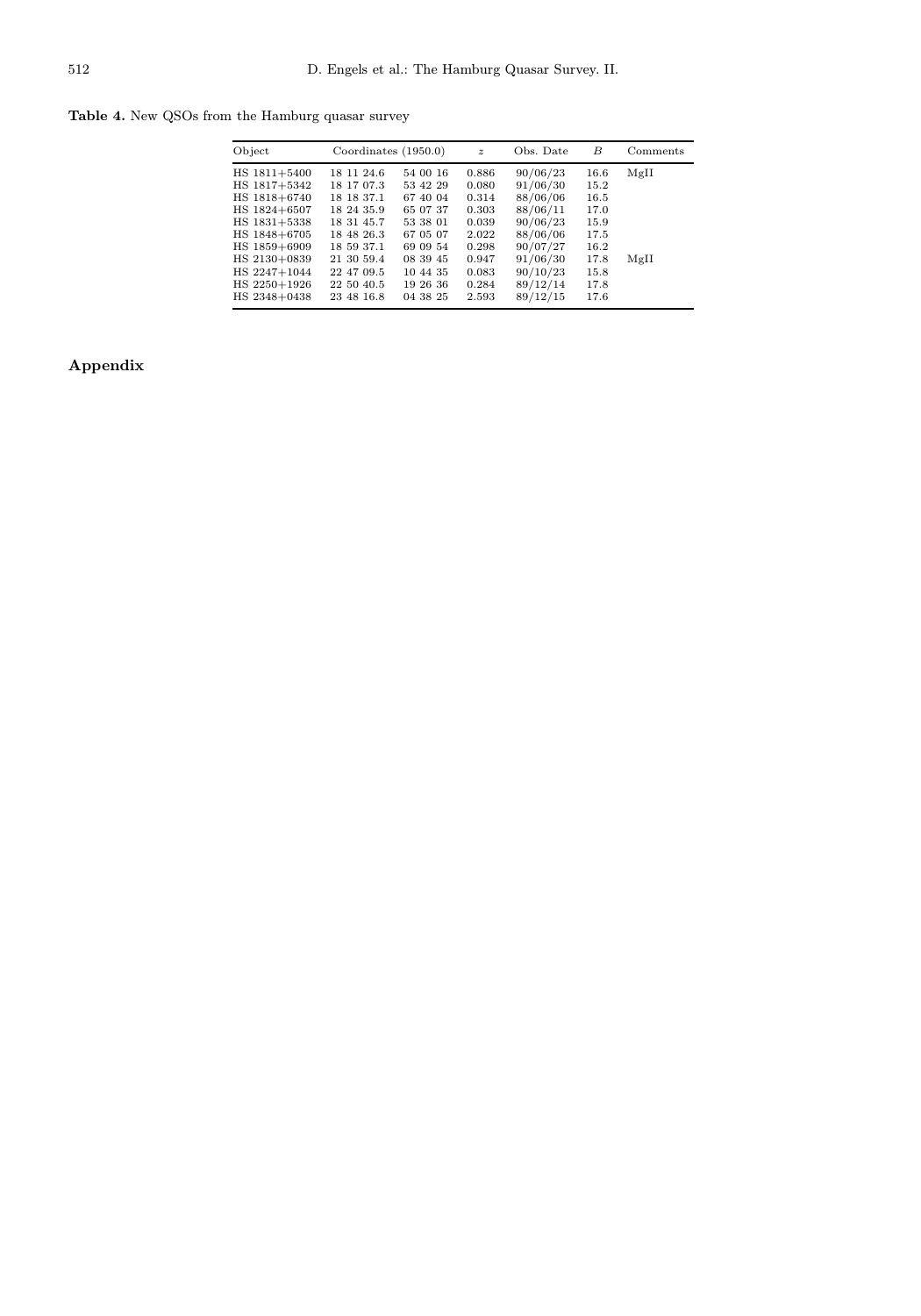

Fig. 4. Spectra of new HQS quasars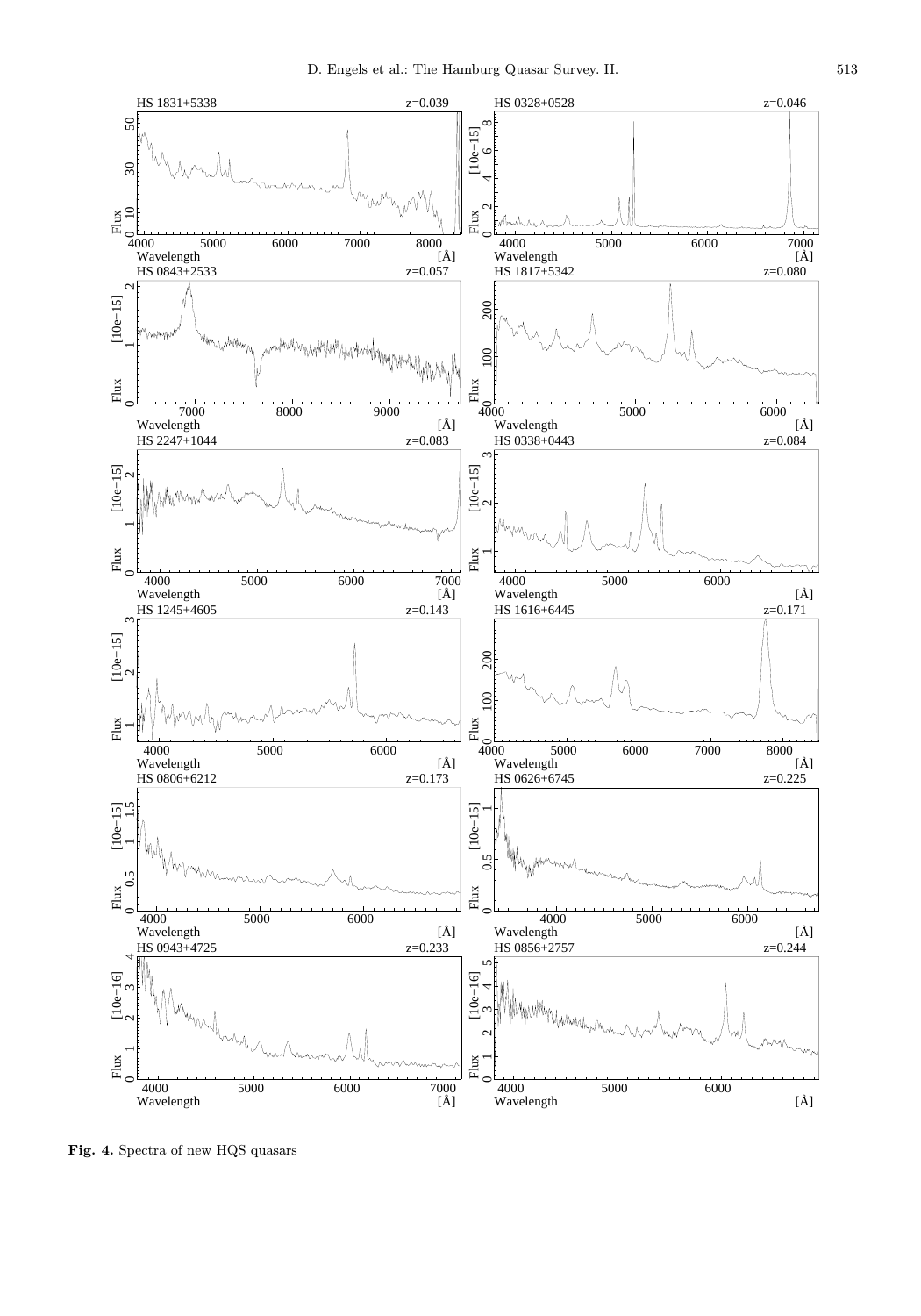

Fig. 5. Spectra of new HQS quasars (continued)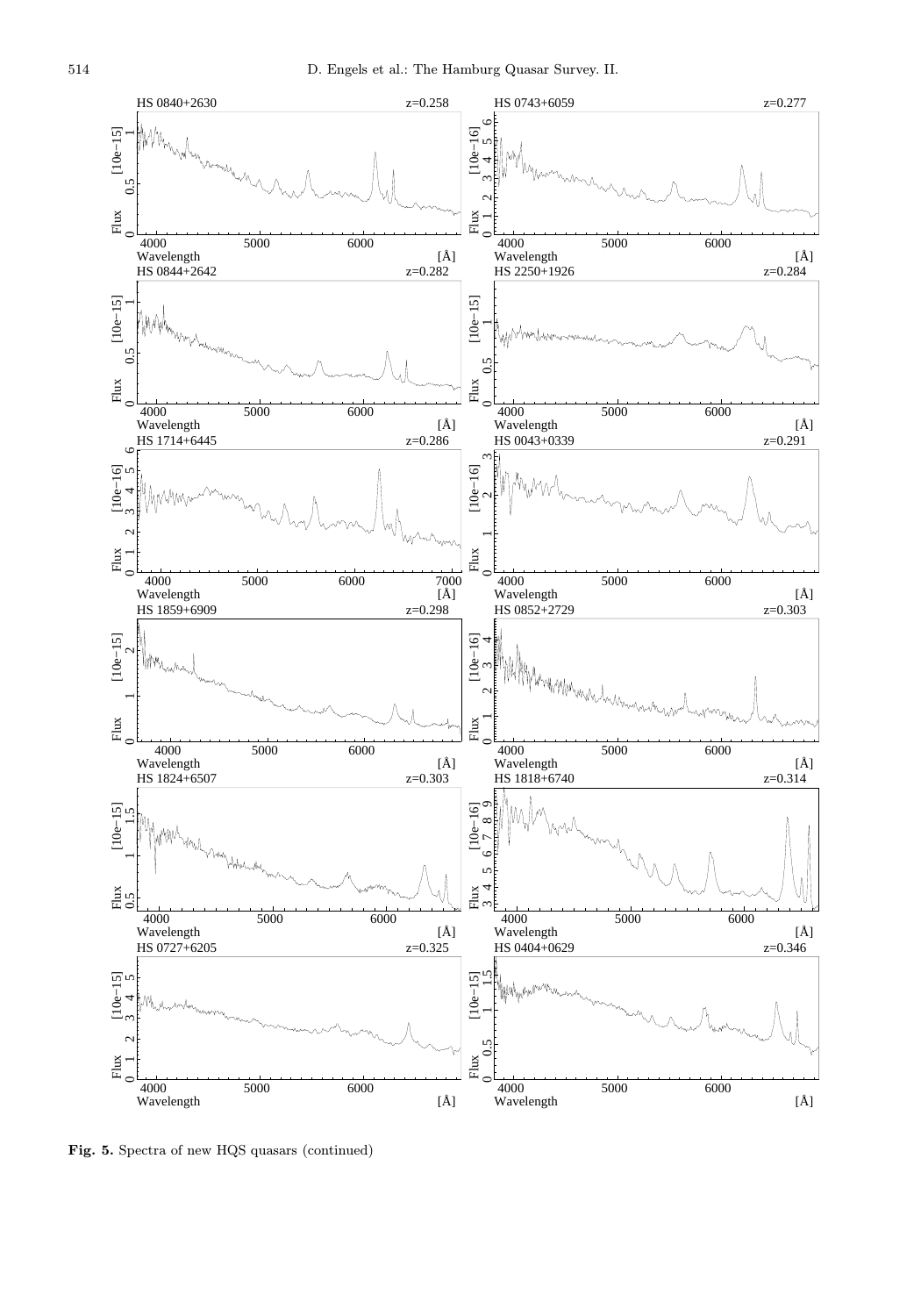

Fig. 6. Spectra of new HQS quasars (continued)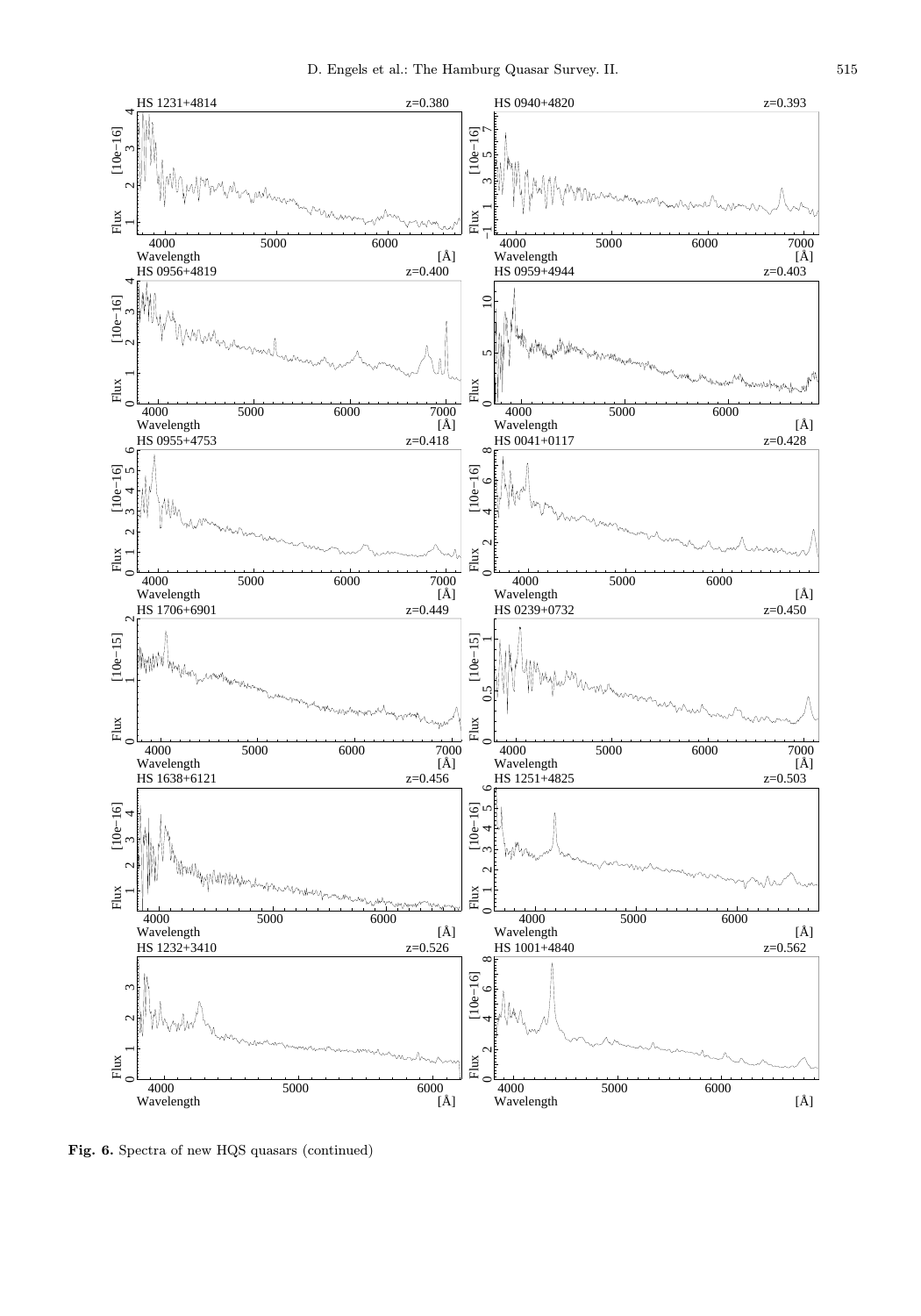

Fig. 7. Spectra of new HQS quasars (continued)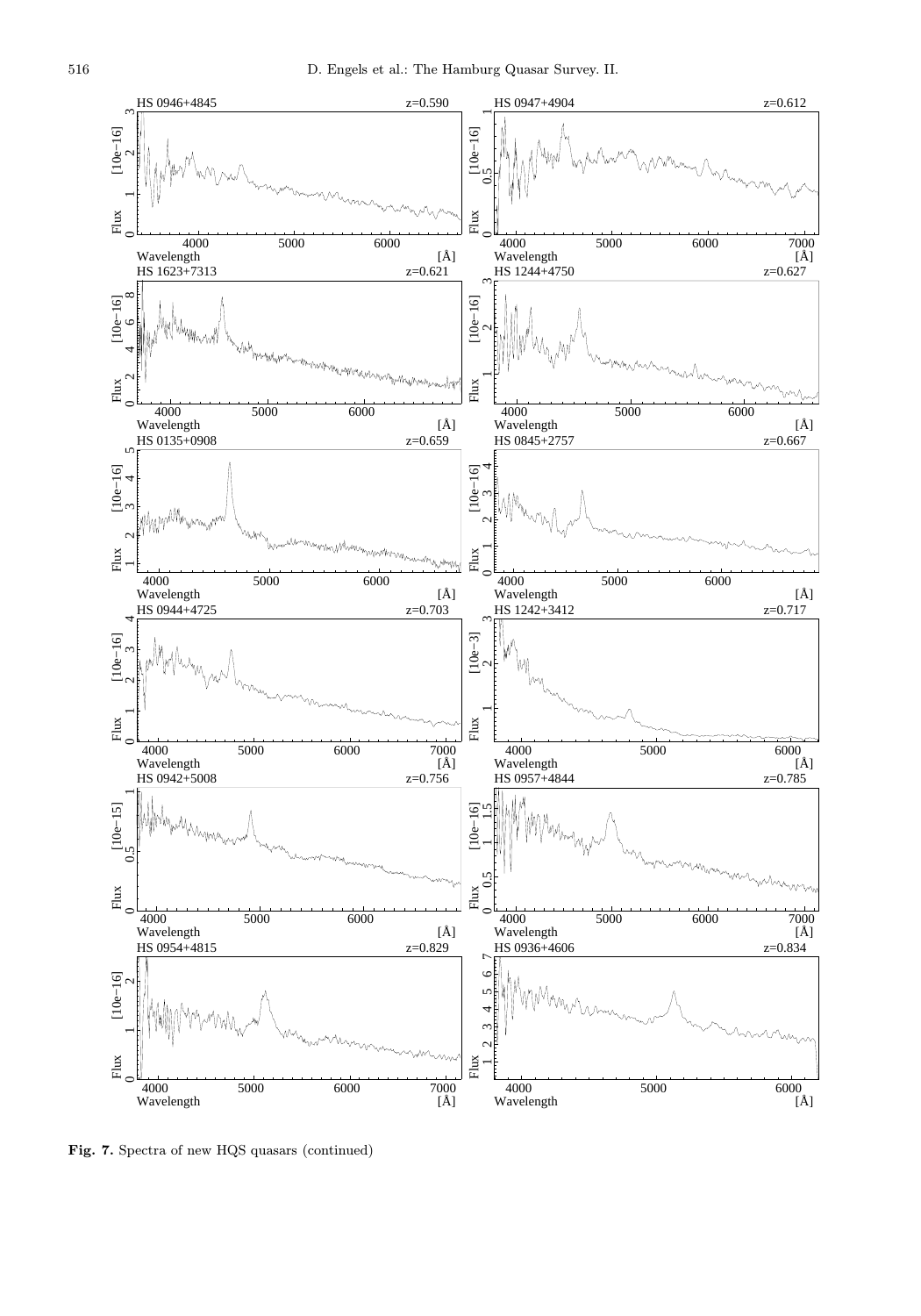

Fig. 8. Spectra of new HQS quasars (continued)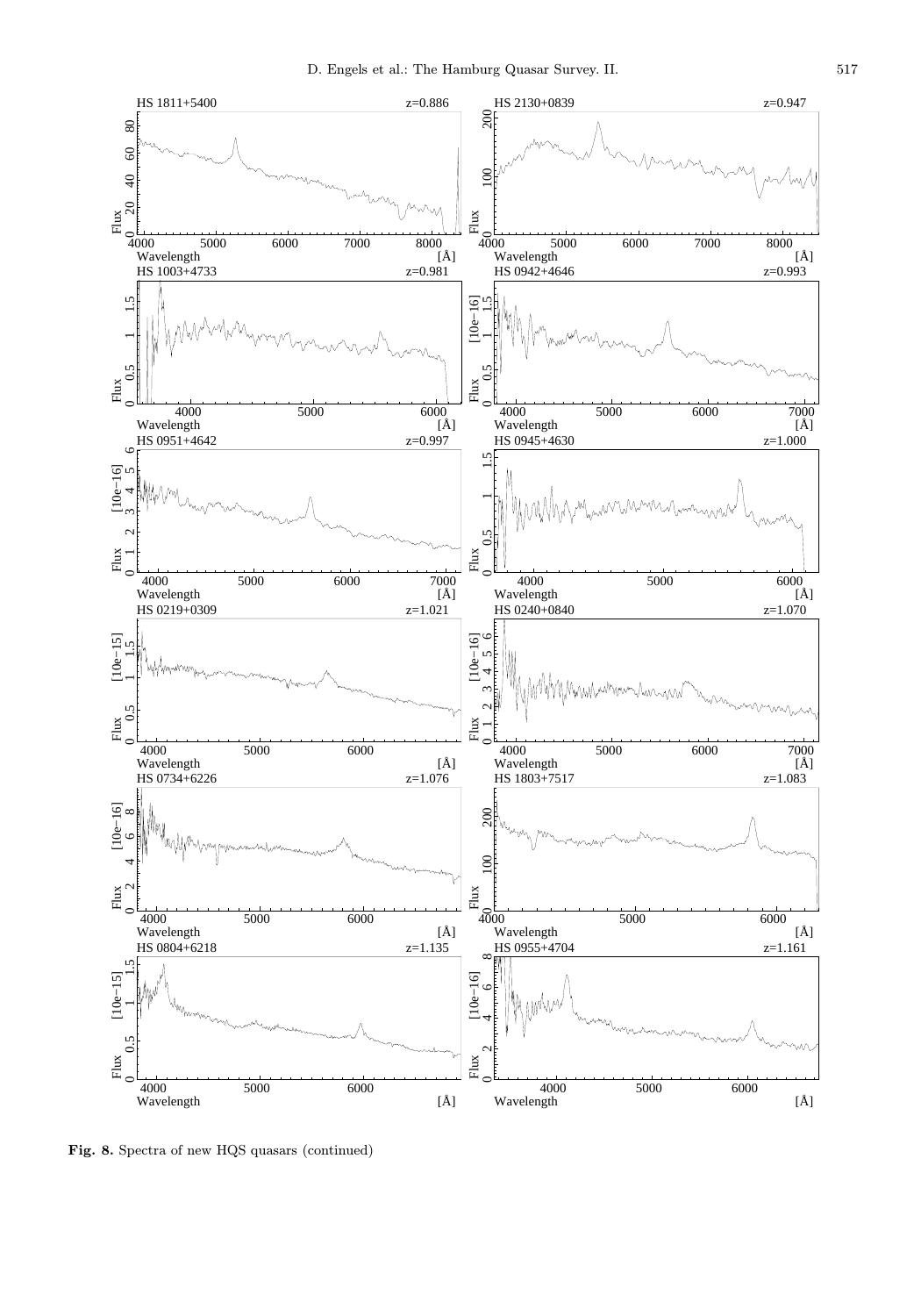

Fig. 9. Spectra of new HQS quasars (continued)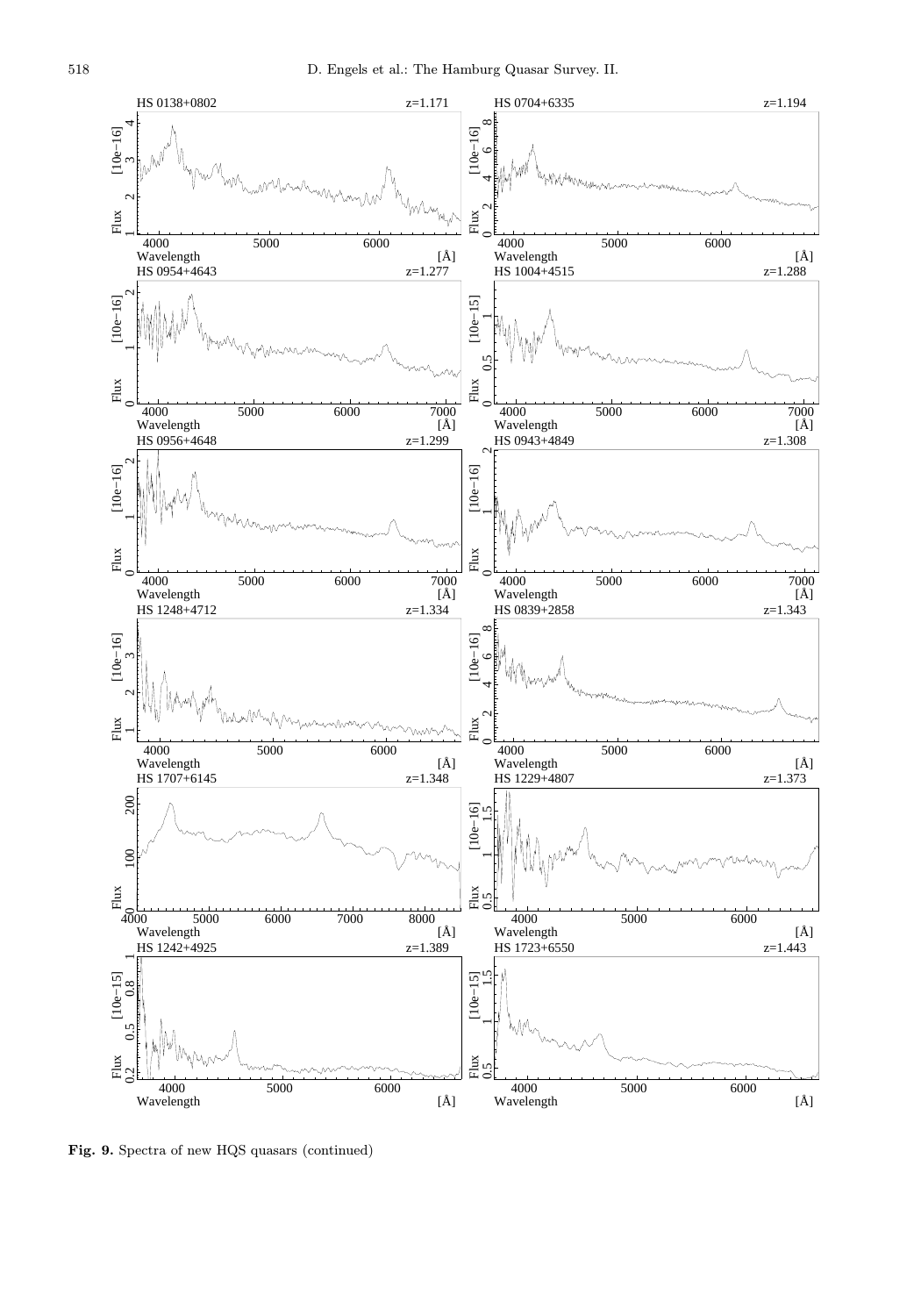

Fig. 10. Spectra of new HQS quasars (continued)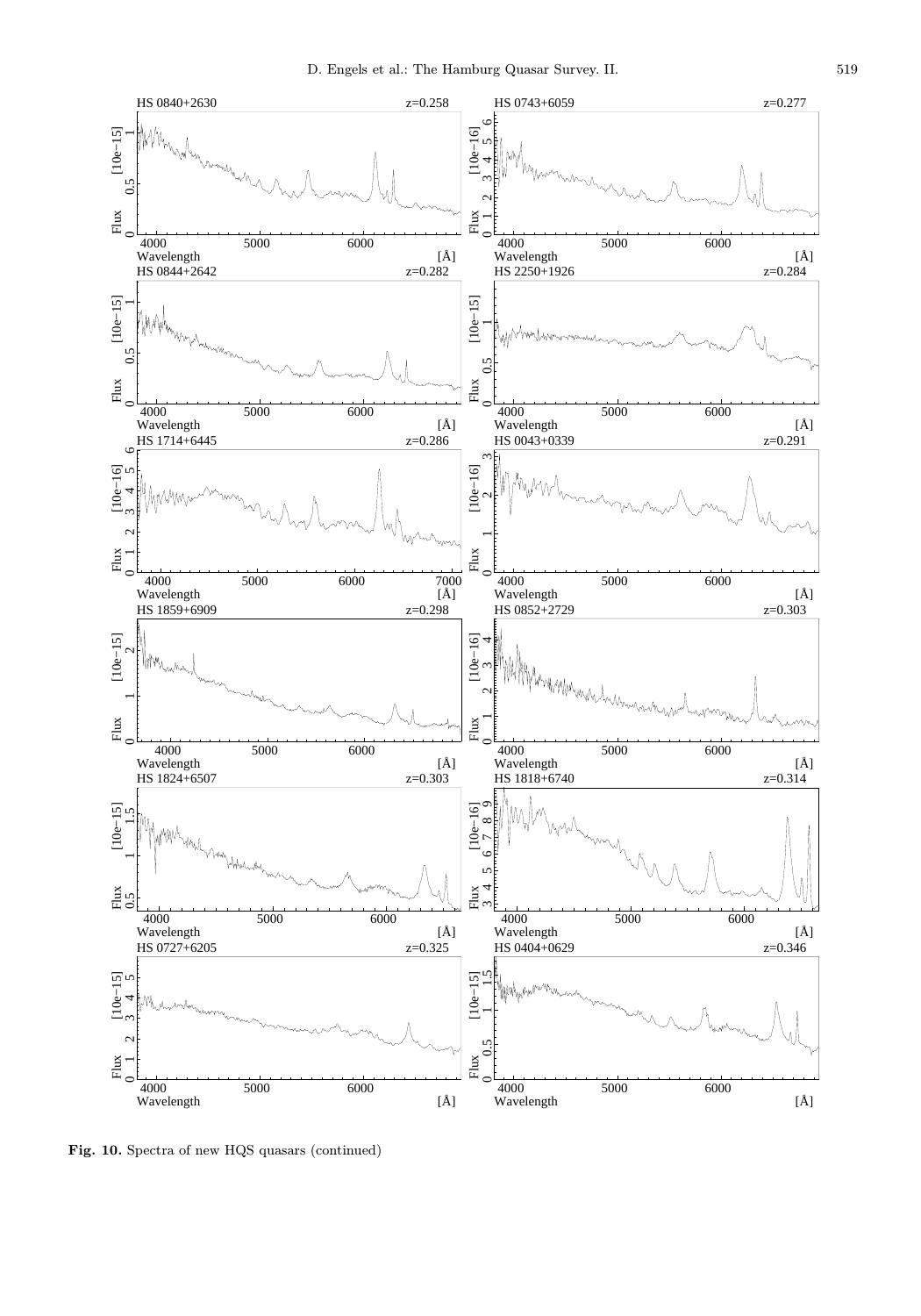

Fig. 11. Spectra of new HQS quasars (continued)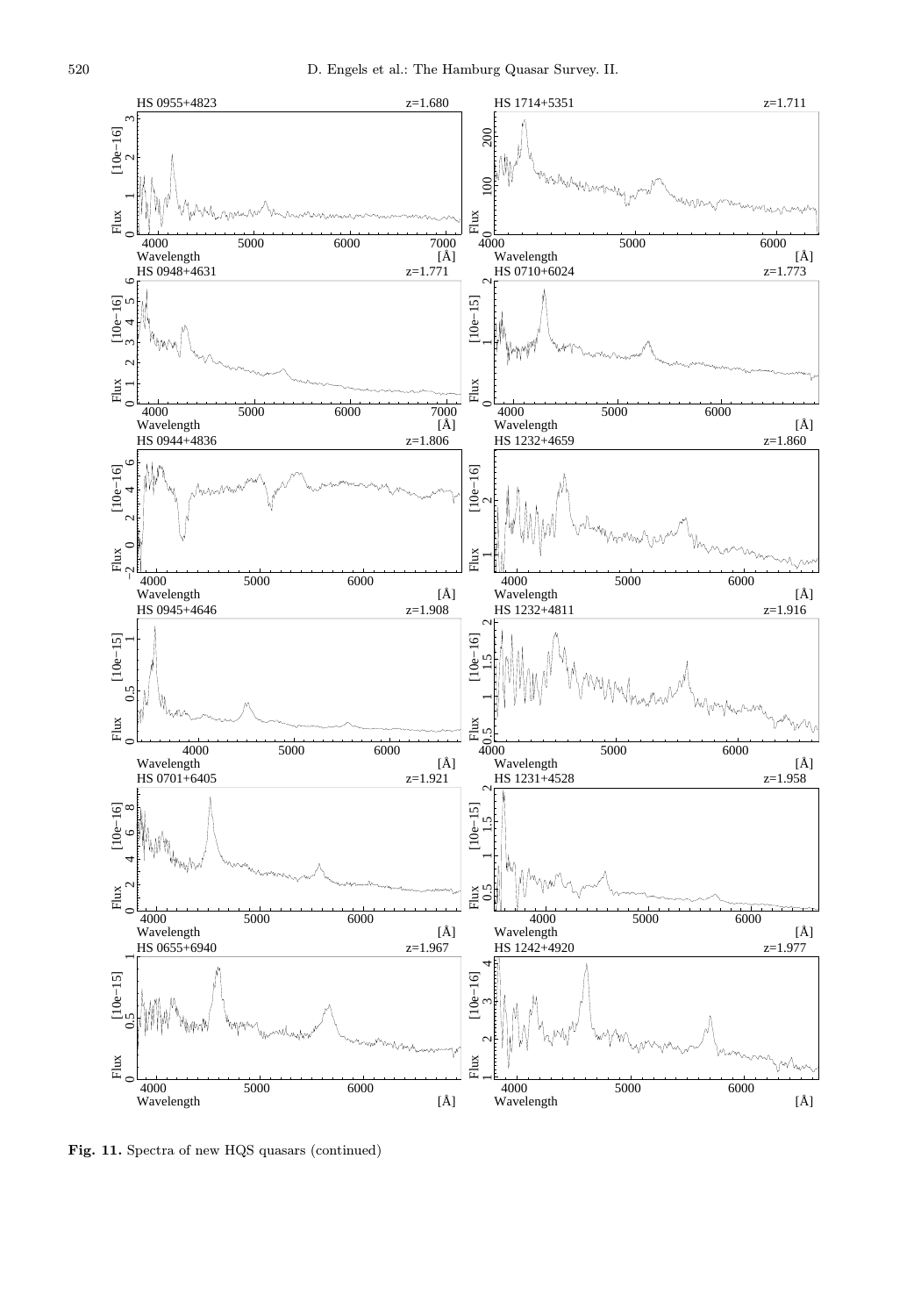

Fig. 12. Spectra of new HQS quasars (continued)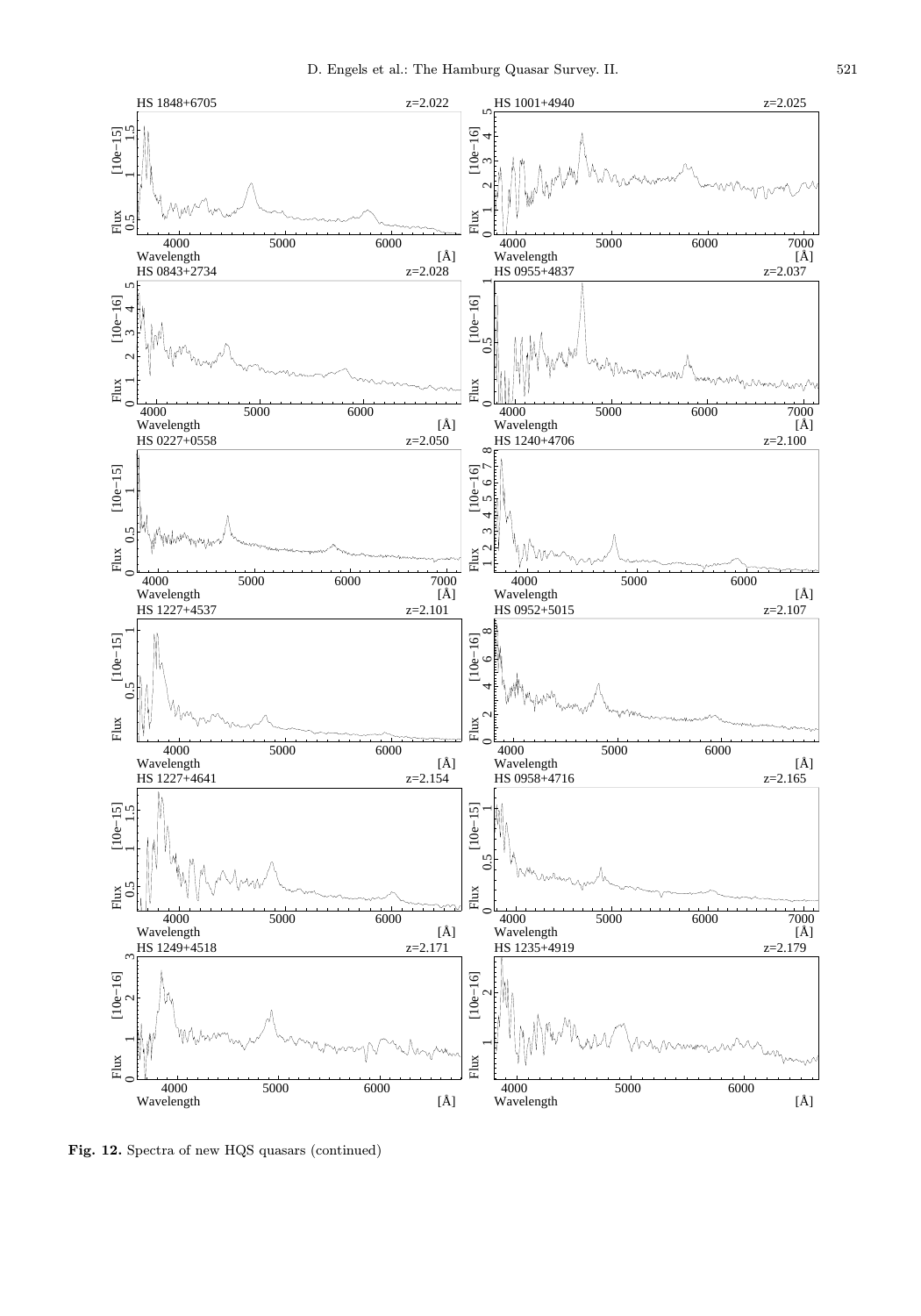

Fig. 13. Spectra of new HQS quasars (continued)